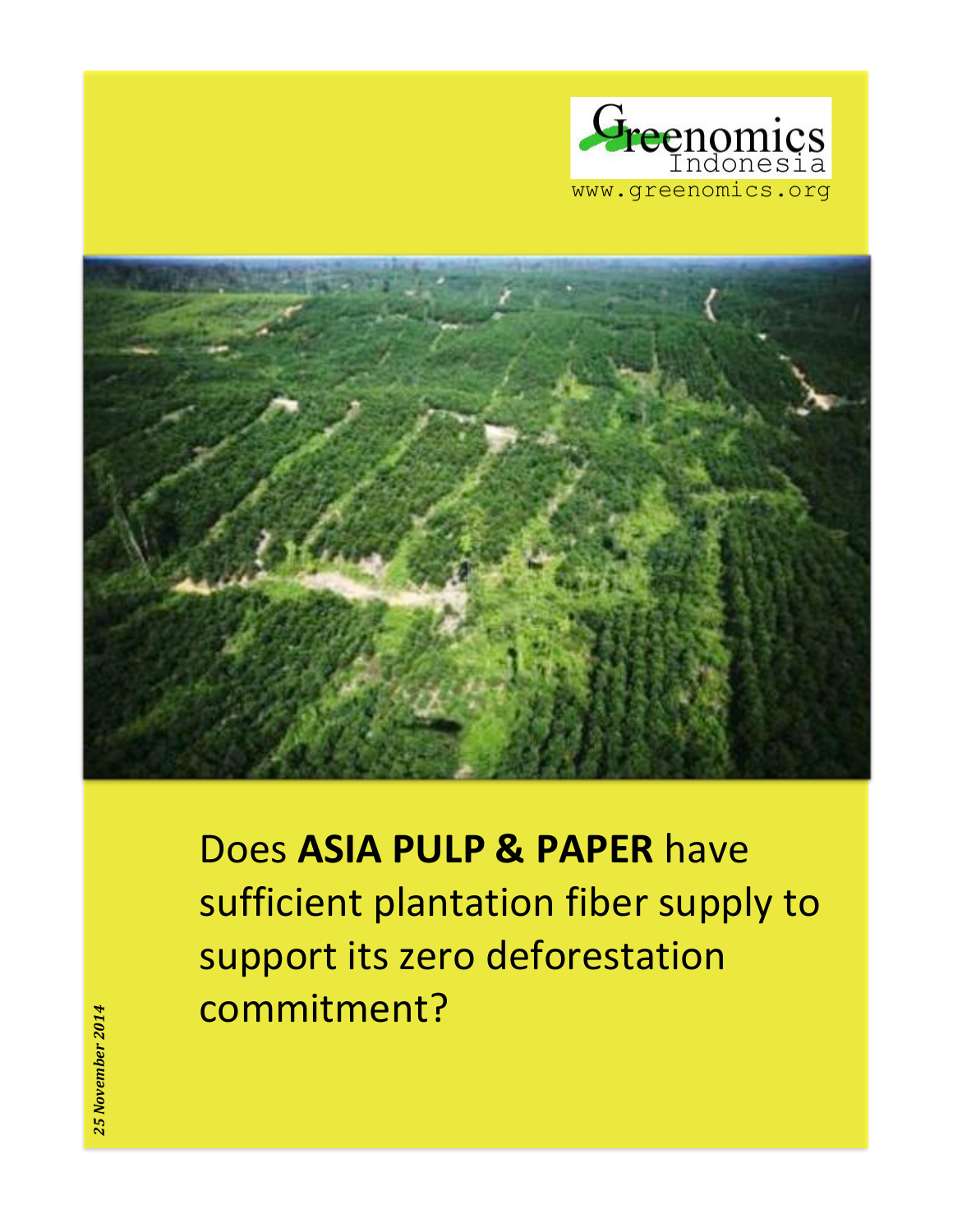

**APP has sufficient plantation fiber to** *meet the needs of its new pulp mill, but it will not be able to operate at full* capacity in its initial years of operation, at least in the period up to 2020

**APP's zero deforestation policy has** *encouraged an increase in plantation fiber supply to its existing pulp mills* 

**PHOTOS:'** *APP#concession#blocks#in#South#Sumatra# (Greenomics#Indonesia/2013)*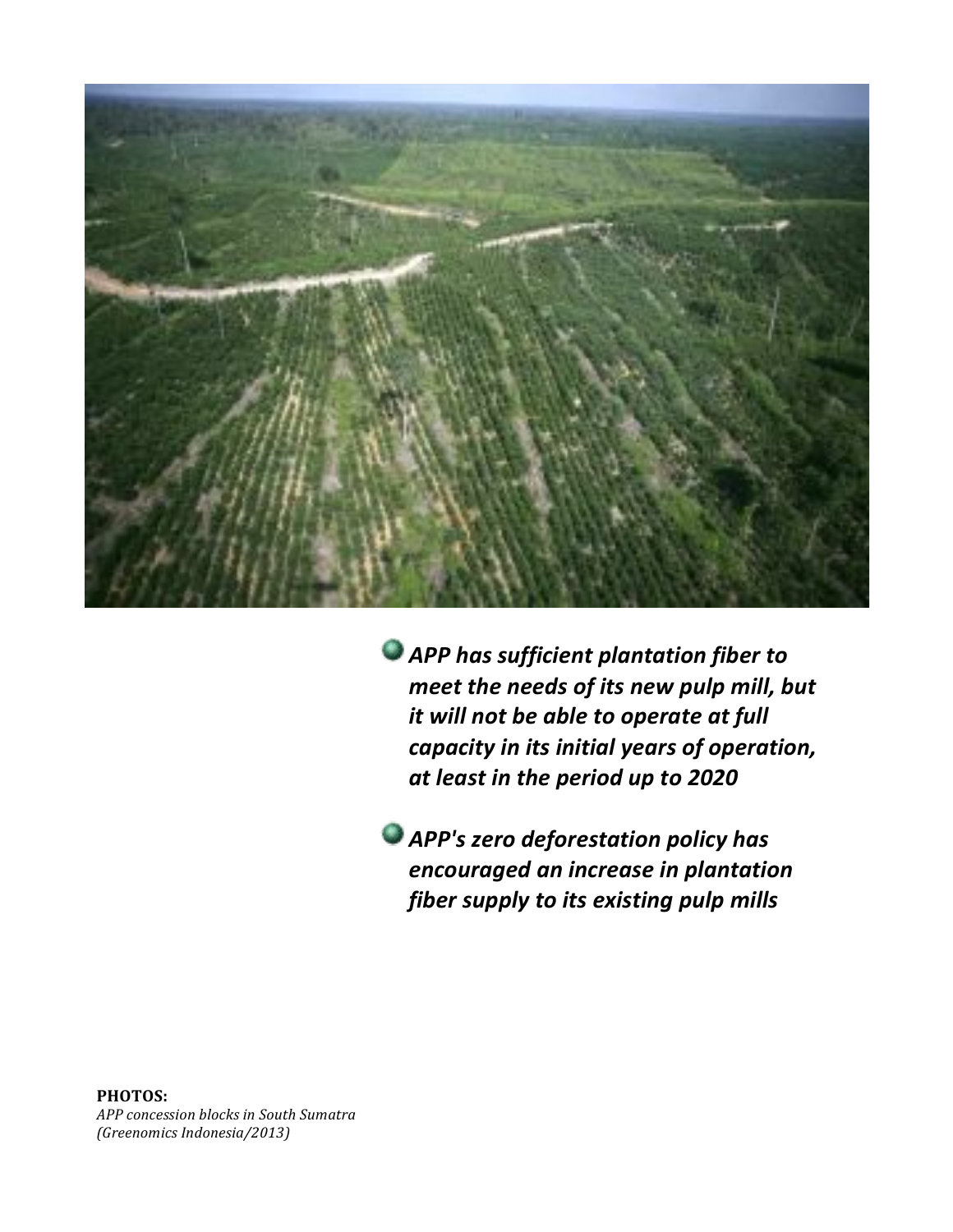## **Background**



On September 3, 2014, Asia Pulp and Paper (APP) published a press release titled "Independent study shows Asia Pulp and Paper has sufficient plantation for its Zero Deforestation commitment." This independent study was conducted by The Forest Trust (TFT) and Ata Marie.

In the APP press release, TFT states that "APP and its suppliers have sufficient resources for the company's 100 percent plantation target". In fact, it went so far as to say that the independent study had only identified "one minor gap in 2020 but this can be easily filled by increasing the productivity of the plantation operations between now and then." However, the independent study report was not provided with the press release.

Given that the said report has not been made available to the public, it is difficult to ascertain what is meant by "APP has sufficient plantation for its Zero Deforestation commitment." In the press release, APP stated that "the methodology and conclusions of the report will be evaluated by the Rainforest Alliance as part of the independent FCP evaluation it is currently carrying out."

This has prompted Greenomics Indonesia to study the relevant data related to the fiber supply available to APP's existing mills, including time-series spatial data on APP's concession operations over the last five years to ascertain the level of plantation fiber supply from APP's concessions in Sumatra and Borneo to the company's existing mills.

More specifically, Greenomics Indonesia looked into the level of plantation fiber supply from APP's concessions in the province of South Sumatra – where APP's new pulp mill, OKI Pulp and Paper, is currently under construction and will have a capacity of 2 million tons per year when completed. This analysis is very important, considering that the APP concessions operating in South Sumatra will be the key suppliers to the OKI mill.

**TFT and Ata Marie used data from 2005-2012, whereas this report uses data from** the last five years, i.e., 2009-2013. The **2013 data is particularly important as that** was the year in which APP's zero deforestation policy was introduced. This **report does not present the data in detail,** but rather explains the key findings of the analysis conducted on the detailed data.

The main purpose of the report is to convey the conclusions that we derived from the aforesaid key findings by linking them to APP's zero deforestation policy, the implementation of which began in early February 2013. In addition, the report analyzes the extent to which APP's zero deforestation policy has helped improve the performance of APP concessions in supplying plantation fiber to the company's existing pulp mills.

The report provides specific recommendations in respect of the independent study conducted by TFT-Ata Marie, and sets out a number of conclusions that should be heeded by APP and the relevant stakeholders.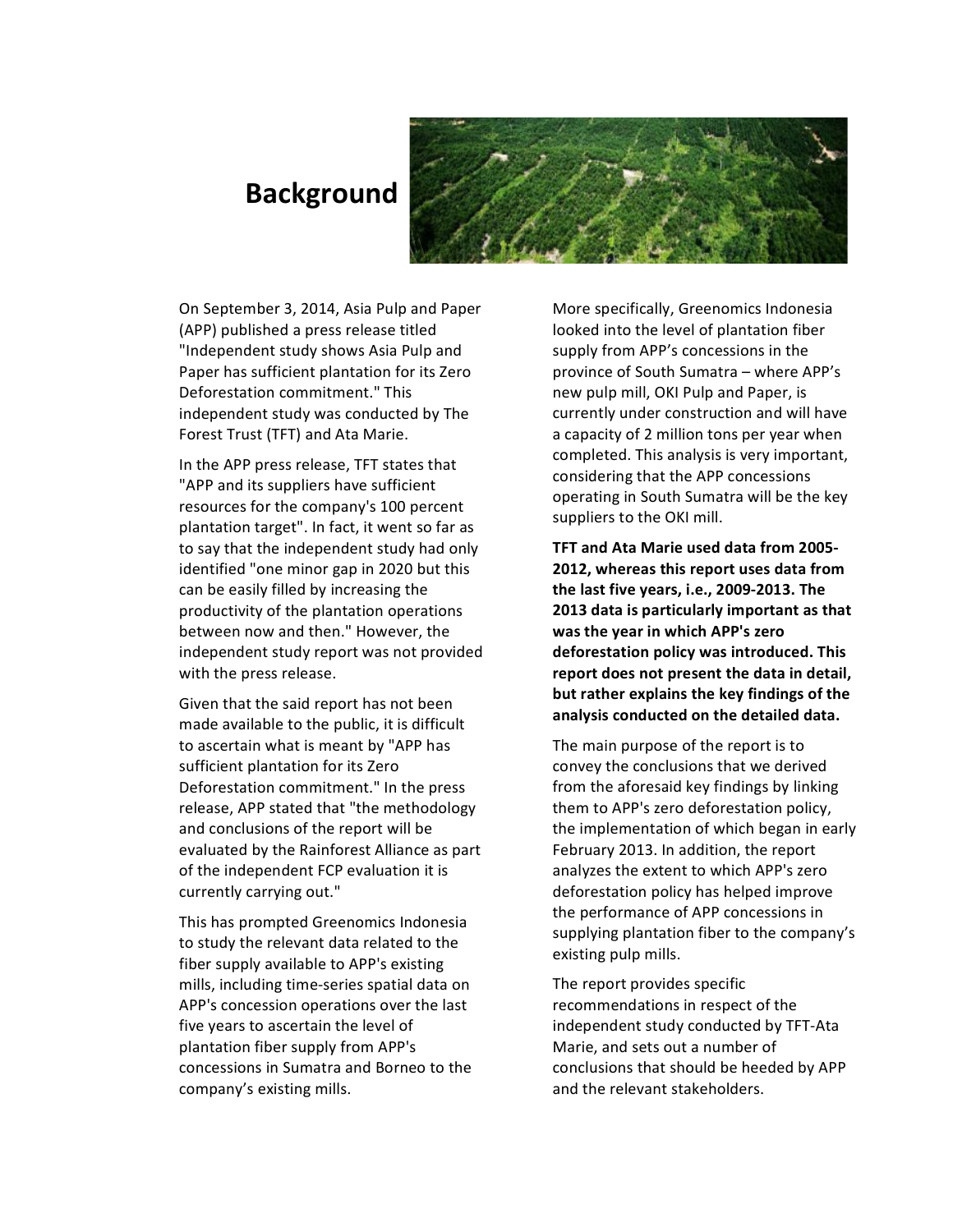# To what extent do APP's existing pulp mills need to be concerned about their plantation fiber supply after **OKI Pulp and Paper commences operations?**

### **Indah Kiat Pulp and Paper (IKPP)**

 $IKPP$  – the largest of APP's existing pulp mills in Riau, Sumatra - only used natural forest fiber for 6% of its raw material needs in 2013, the first year of implementation of the zero deforestation policy.

The said natural forest fiber was sourced by IKPP from the clearance of natural forestland that continued up until the end of January 2013. In its 2014 operations, IKPP continues to use natural forest fiber in the form of unused stock left over from 2013.

By comparison, nearly 50% of IKPP's raw materials came from natural forest fiber in 2010, the year that marked the highest level of reliance by IKPP on natural forest fiber in the last five years (2009-2013).

Two years before the introduction of the zero deforestation policy, natural forest fiber accounted for 35% of IKPP's needs in 2011 and less than 30% in 2012.

Meanwhile, in terms of total plantation fiber supply, APP's concessions in Riau are the largest suppliers of plantation fiber to IKPP.

In 2012 alone, a year before the introduction of the zero deforestation policy, 70% of the raw materials used by IKPP consisted of plantation fiber, with more than 80% of this being sourced from APP concessions in Riau.

By contrast, in 2013, the first **year of implementation of APP's zero deforestation** policy, when natural forest fiber only accounted for 6% of **IKPP's raw material needs and the!remaining!94%!were!** supplied by plantation fiber, **APP's concessions in Riau accounted!for!more!than!70%! of such plantation fiber.** 

While in percentage terms this marked a decrease of more than 10%, in volume terms the plantation fiber supply to IKPP from APP's concessions in Riau  $increased$  significantly – by more than 17%.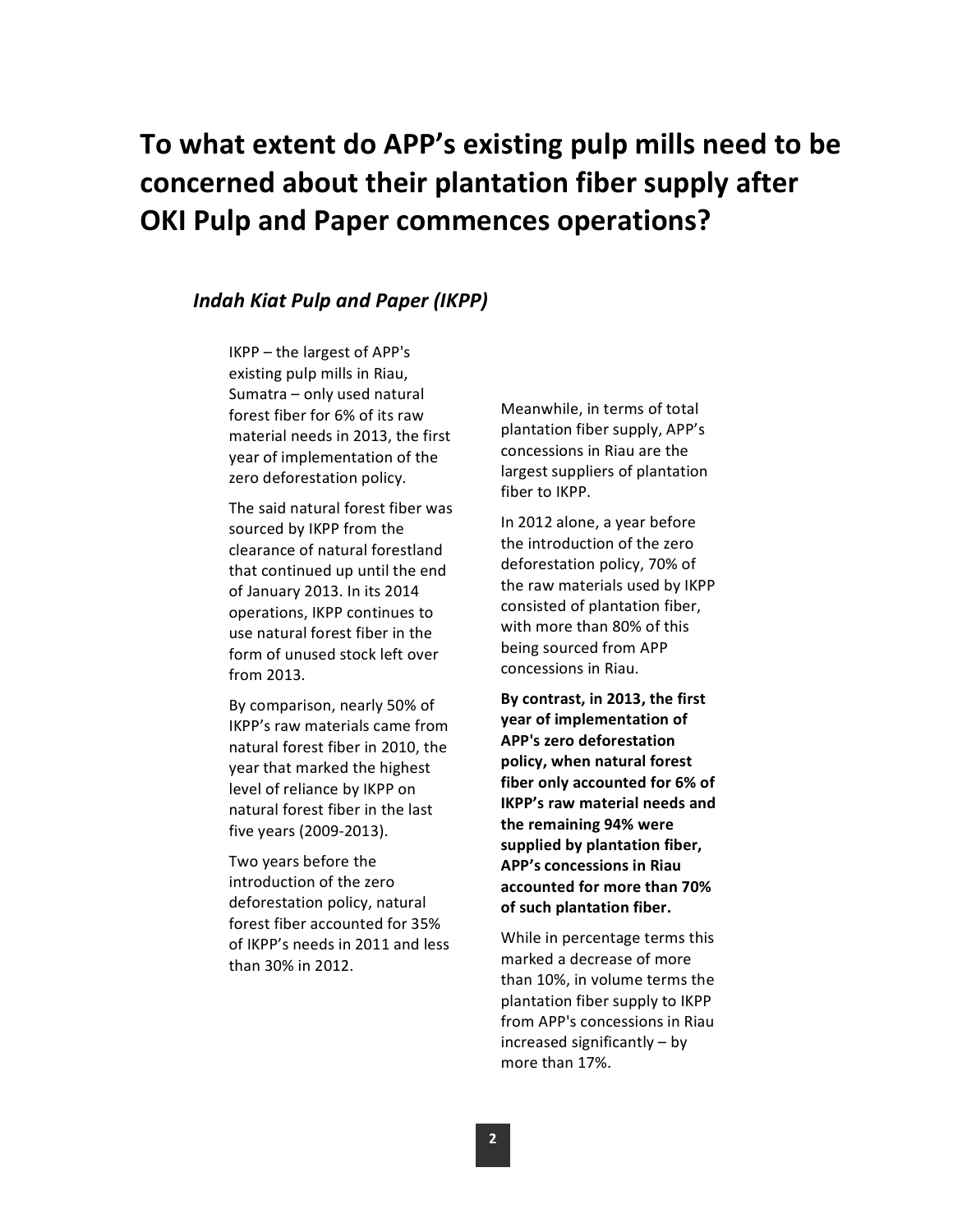In addition to the dominant role played by APP's concessions in Riau in supplying plantation fiber to IKPP, APP's concessions in South Sumatra also continued to increase their role in supplying plantation fiber to IKPP's operations during 2009-2013.

For example, while in 2009 the contribution of plantation fiber sourced from APP concessions in South Sumatra remained less than 10%, this had risen to more than 15% in 2012, one year prior to the implementation of APP's zero deforestation policy. By  $2013 -$  the first year of implementation of the zero deforestation policy  $-$  APP concessions in South Sumatra accounted for more than 25% of the total plantation fiber supply to IKPP.

This trend certainly needs to be highlighted, given that the APP concessions in South Sumatra are playing an increasingly important role in the supply of plantation fiber to IKPP operations.

The trend also needs to be seriously heeded by IKPP as it will not be easy for the company to replace the plantation fiber supply from the APP concessions in South Sumatra when the new APP pulp mill (OKI Pulp and Paper) in South Sumatra commences operations, considering that the entire plantation fiber supply from the APP concessions in South Sumatra will be diverted to the OKI mill.

### *Lontar#Papyrus#Pulp#&#Paper#Industries#(LPPPI)*

LPPPI is located in Jambi, Sumatra. In 2009, less than 20% of LPPPI's raw materials consisted of natural forest fiber. In 2012, one year before the introduction of APP's zero deforestation policy, this figure had fallen to only 5%. In 2013, the first year of implementation of the zero deforestation policy, LPPPI did not use any natural forest fiber.

Starting in 2011, LPPPI began to source plantation fiber from the APP concessions in South Sumatra, with the amount involved accounting for less than 10% of the total plantation fiber supply to LPPPI. More than 90% of the plantation fiber used by LPPPI in that year came from APP's concessions in Jambi.

In 2012, the use of plantation fiber sourced from the APP concessions in South Sumatra increased to more than 15%. Meanwhile, the contribution of LPPPI's plantation fiber from the APP's Jambi concessions amounted to almost 85%.

In 2013, the year in which the zero deforestation policy was **introduced, the volume of plantation fiber sourced from APP's!South!Sumatra!concession!** decreased to less than 10%, while the supply from the APP concessions in Jambi increased to more than 90% of the total plantation fiber supply to LPPPI.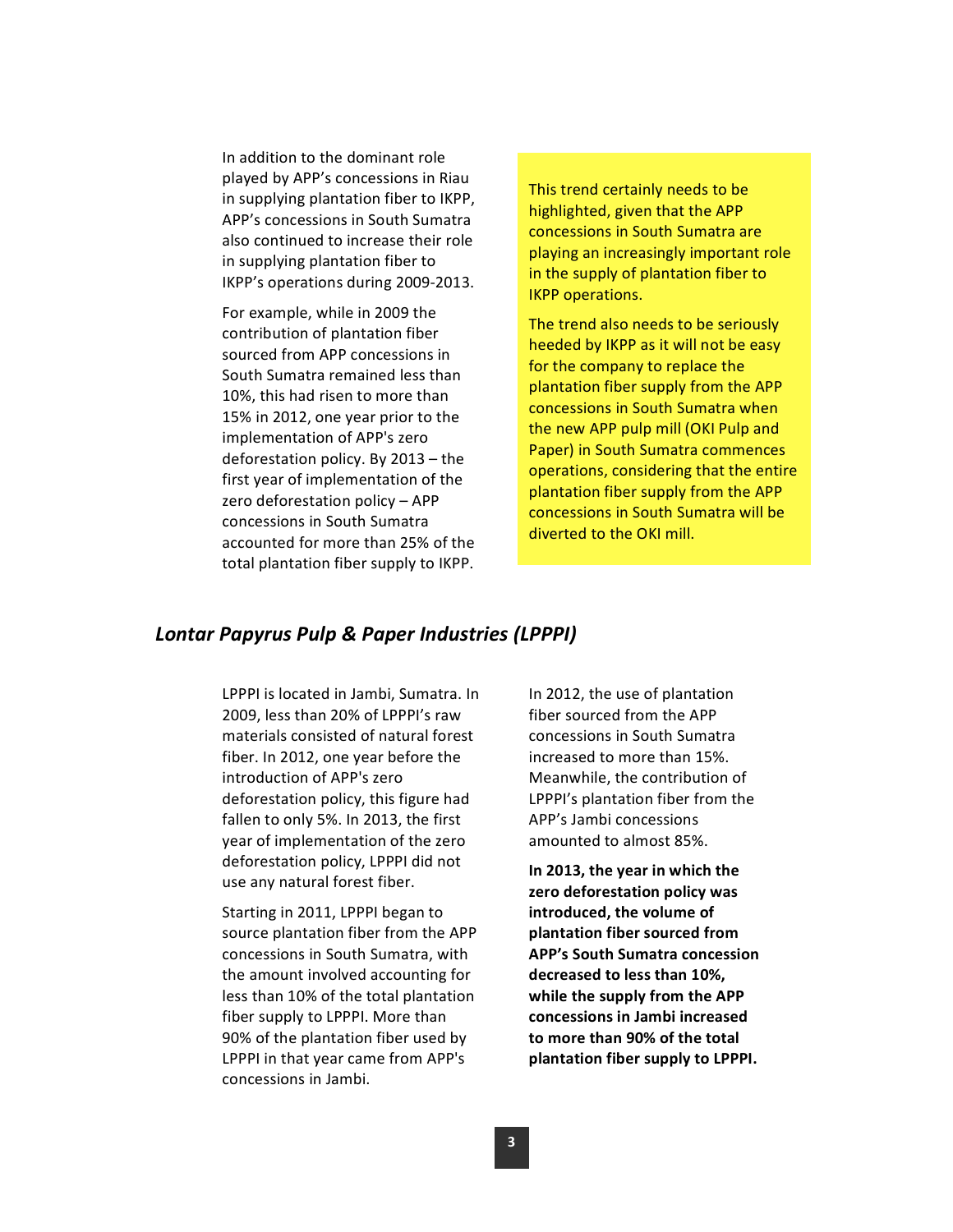Going forward to 2020, LPPPI will need to anticipate the annual loss of between 10-15 percent of its plantation fiber supply from the APP concessions in South Sumatra, whose production will be diverted to OKI Pulp and Paper.

The APP concessions operating in Jambi, including a concession that will begin production of plantation fiber in the period up to 2020, are expected to make up the loss of plantation fiber supply that over the last three years (2011-2013) has been sourced by LPPPI from the APP concessions in South Sumatra, given that the last two years  $(2012-2013)$  have seen an increase in the volume of plantation fiber supply sourced from APP's Jambi concessions.

## **What about the plantation fiber supply for OKI Pulp and Paper?**

The plantation fiber supply used in the IKPP and LPPPI operations that is sourced from APP concessions in South Sumatra increased fivefold during the 2009-2013 period.

Despite the significant increase over the last five years, when viewed in terms of the volume and demand from the OKI mill, it may be concluded that the APP concessions in South Sumatra will not be able to supply sufficient plantation fiber if the new APP mill (OKI Pulp and Paper) operates at full capacity, at least in the period up to 2020.

In other words, the APP concessions in South Sumatra will only be able to supply the plantation fiber requirements of the OKI mill if it does not operate at full capacity in the early years after the startup phase.

This means that the OKI mill may start operations by adjusting the level of plantation fiber supply that can be produced sustainably by the **APP concessions in South Sumatra.**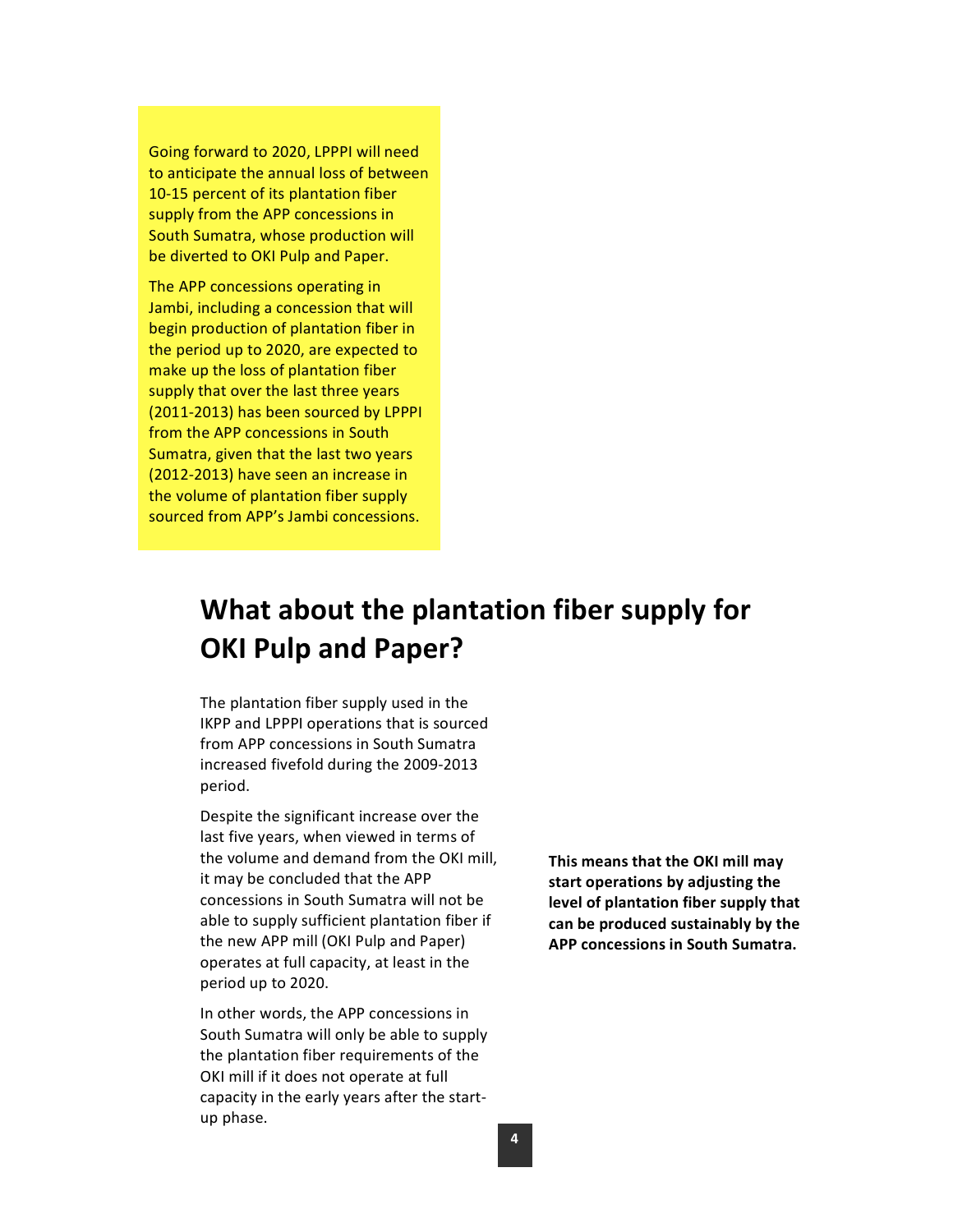Are there other sources of plantation fiber that are managed by APP which can be used by the OKI mill? The answer is yes, even if in volume terms the amounts involved are not so great. Nevertheless, the additional supply can help increase the plantation fiber supply to the OKI mill during its initial years of operation.

This additional supply may be secured by APP if it diverts plantation fiber that is currently being exported to China to the OKI mill. If this is done, then the OKI mill will be able to operate at greater capacity, although still not at full capacity. Currently, APP concessions in East Kalimantan are significant suppliers of wood chips to China.

This report does not address the **role of the APP concessions in East Kalimantan as the bulk of the** plantation fiber produced by these concessions is exported to China.

# **Performance of APP concessions in supplying** plantation fiber to existing pulp mills before and after the introduction of APP's Zero Deforestation policy

One of the main indicators in identifying the performance of APP concessions in supplying plantation fiber to the company's existing pulp mills is the level of divergence between the targeted and actual harvesting of plantation fiber.

The APP concessions in Riau have the best performance, compared with APP concessions operating in other provinces.

For example, two years before the implementation of APP's zero deforestation policy (2011-2012), the APP concessions in Riau successfully supplied the targeted volumes of plantation fiber, with the levels of divergence being less than  $1.5%$  in 2011 and 0.1% in 2012. In 2013, when APP introduced its zero deforestation policy, the performance of the APP concessions in Riau declined somewhat, but may still be classified as "high performing" as the level of divergence from the planned supply was less than 10%.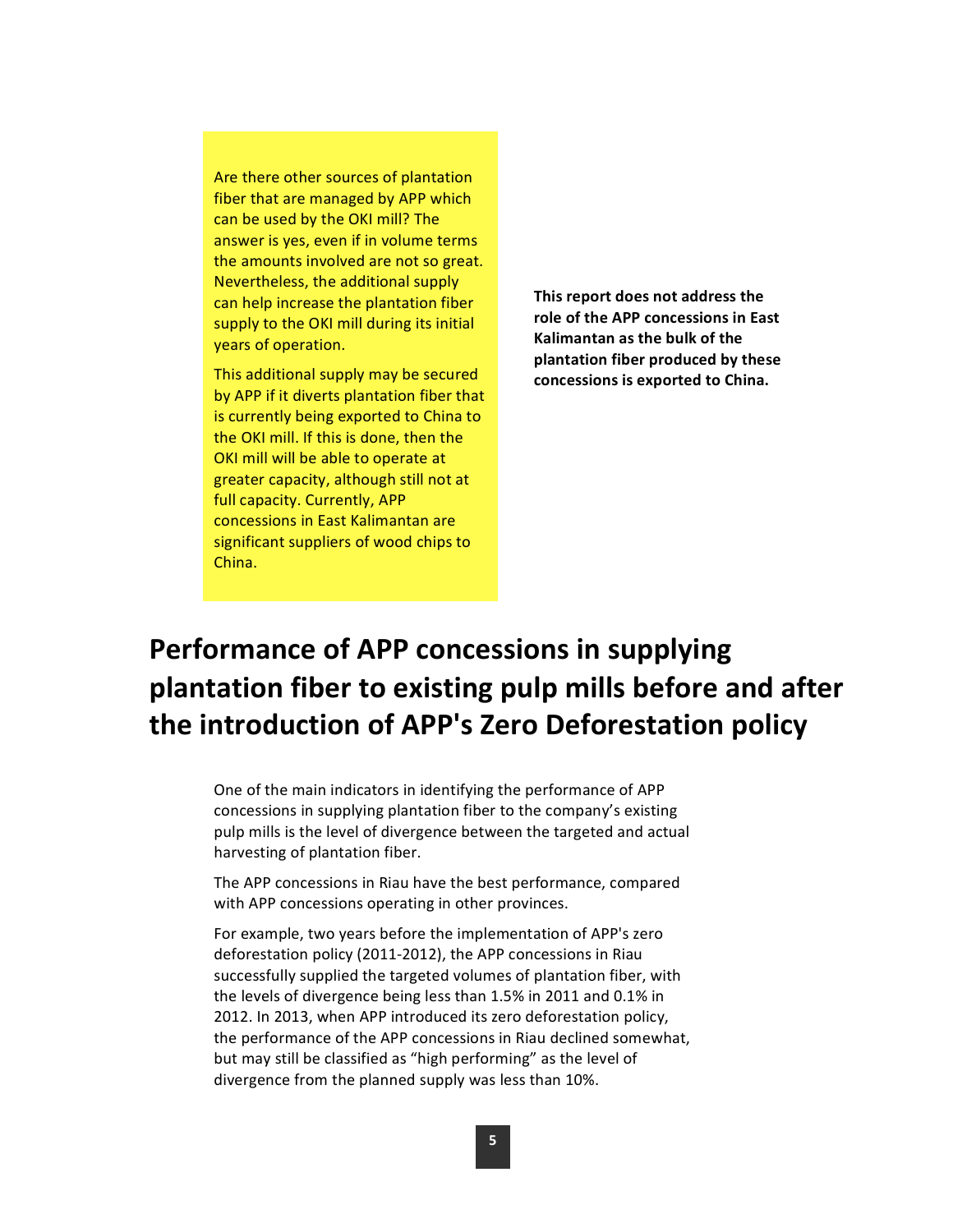By contrast, the APP concessions in Jambi may be said to be performing poorly, with the divergence from the targeted plantation fiber supply averaging nearly 50% per year in 2011 and 2012, before the introduction of APP's zero deforestation policy. In 2013, after the policy had been introduced, the performance of the APP concessions in Jambi improved somewhat, with the level of divergence dropping to around 35%.



Meanwhile, the APP concessions in South Sumatra may be said to be performing fairly, with the level of divergence in 2011-2012 averaging around 25%. After APP introduced its zero deforestation policy in 2013, the level of divergence dropped to 20%.

As regards the APP concession in West Kalimantan, in the two years prior to the introduction of APP's zero deforestation policy  $(2011-2012)$ , this concession successfully met its plantation fiber supply targets, with almost no divergence.

After the zero deforestation policy was introduced in 2013, the performance of the APP concession in West Kalimantan improved in volume terms. Nevertheless, they fell short of their targets by around 30%.

Overall, if viewed in terms of the level of plantation fiber supply from the APP concessions in Riau, Jambi, South Sumatra and West Kalimantan, there has been a significant improvement in performance *(see chart)*.

This shows that APP's zero deforestation policy has encouraged an improved performance in the supply of plantation fiber to APP's existing mills.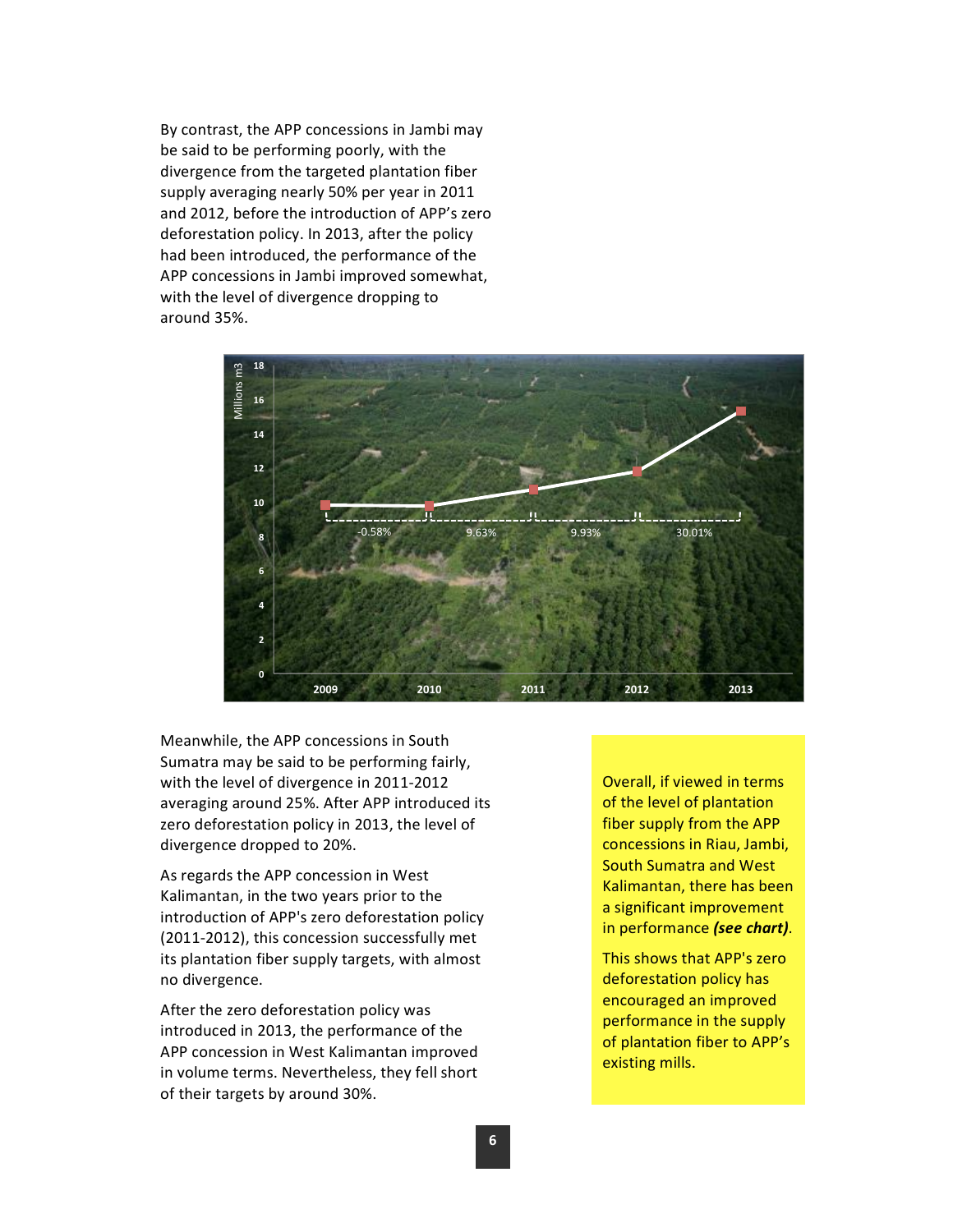# **Social conflict, a determining factor in the** sustainability of plantation fiber supply to APP's **existing!and!new mills**

Currently, rotational harvesting and planting  $-$  in the case of acacia plantations, for example  $-$  is a key issue in determining the sustainability of a pulpwood plantation concession, given the increasing level of social conflict related to such concessions. For example, after an acacia plantation has been harvested, replanting may not proceed smoothly as it may be hampered by land claim disputes.

Many cases have occurred where, after the harvesting of acacia has been completed, a tussle for control of the land with 'local farmers' or squatters occurs, where the company (pulpwood plantation company) plants acacia as part of the rotation process, while the 'local farmers' or squatters plant oil palms.

This shows that the rotation of harvesting and planting in APP's pulpwood plantations is faced with complex social conflict issues.

This means that both the expansion of new planting in existing pulpwood plantations and replanting as part of the rotation system in existing pulpwood plantations may be disrupted.

The above analysis of the adequacy of plantation fiber supply to APP's existing and new mills is based on the assumption that social conflict will not cause significant disruption to the harvesting and planting rotation system in APP's existing pulpwood plantations. However, if the level of disruption to harvesting and planting rotation increases significantly, this could negatively affect the operations of APP's existing and new mills in terms of the level of sustainability of plantation fiber supply, especially up to 2020 and the years thereafter.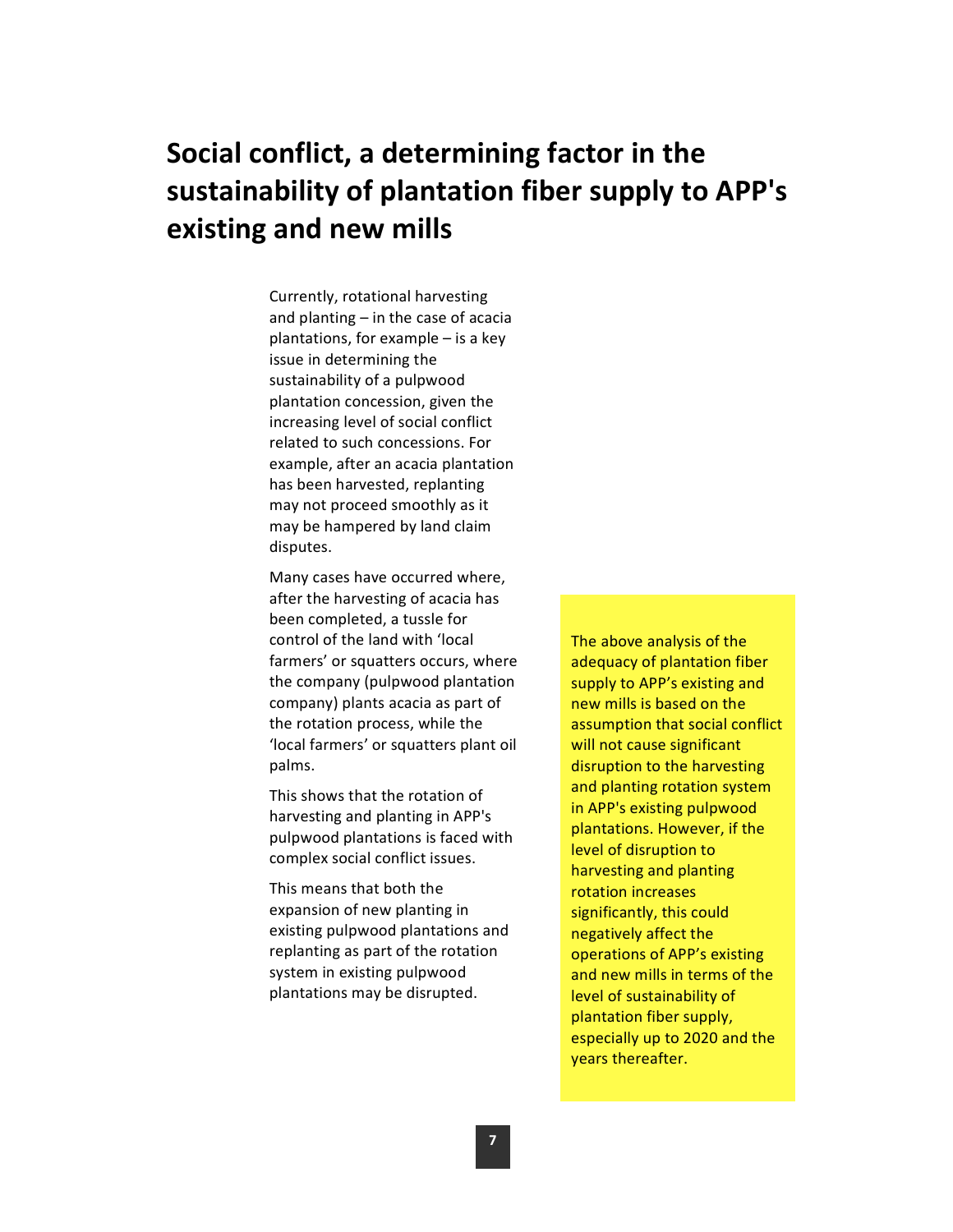### **Conclusions**



- $\bullet$  APP's existing pulp mills (IKPP in Riau and LPPPI in Jambi) need to anticipate the loss of plantation fiber supply that is currently provided by the APP concessions operating in South Sumatra, given that the entire supply from this province will be diverted to the new mill (OKI Pulp and Paper) in South Sumatra. IKPP will need to pay special heed to this, bearing in mind that plantation fiber supplied by APP concessions in South Sumatra accounted for more than 25% of the total plantation fiber supply to IKPP in 2013 – the first year of APP's zero deforestation policy. As regards LPPPI, although its dependence on plantation fiber supplied by APP concessions in South Sumatra is relatively small compared with IKPP (the level of dependency in 2013 was less than 10% of LPPPI's raw materials), it still needs to be concerned as it will not be easy to replace this 10%.
- $\bullet$  There was a significant improvement in the performance of APP concessions in supplying plantation fiber to the APP's existing pulp mills in 2013, when APP introduced its zero deforestation policy. This improvement can be seen from a comparison of plantation fiber supply in the periods before and after the introduction of the zero deforestation policy.
- $\bullet$  APP has sufficient plantation fiber supply to operate the OKI Pulp and Paper mill, but it will not be able to run it at full capacity, but rather will have to increase production gradually. In line with this, APP needs to continue improving its plantation fiber supply performance so as to be able to meet the needs of both its existing pulp mills and the new OKI mill.
- $\blacksquare$  The risk of social conflict represents a major challenge that will need to be seriously considered by APP. If the rotation of harvesting and planting in its pulpwood plantations is disrupted by social conflict, this will clearly affect the continuity of plantation fiber supply over the medium and long term, to the detriment of both APP's existing and new mills.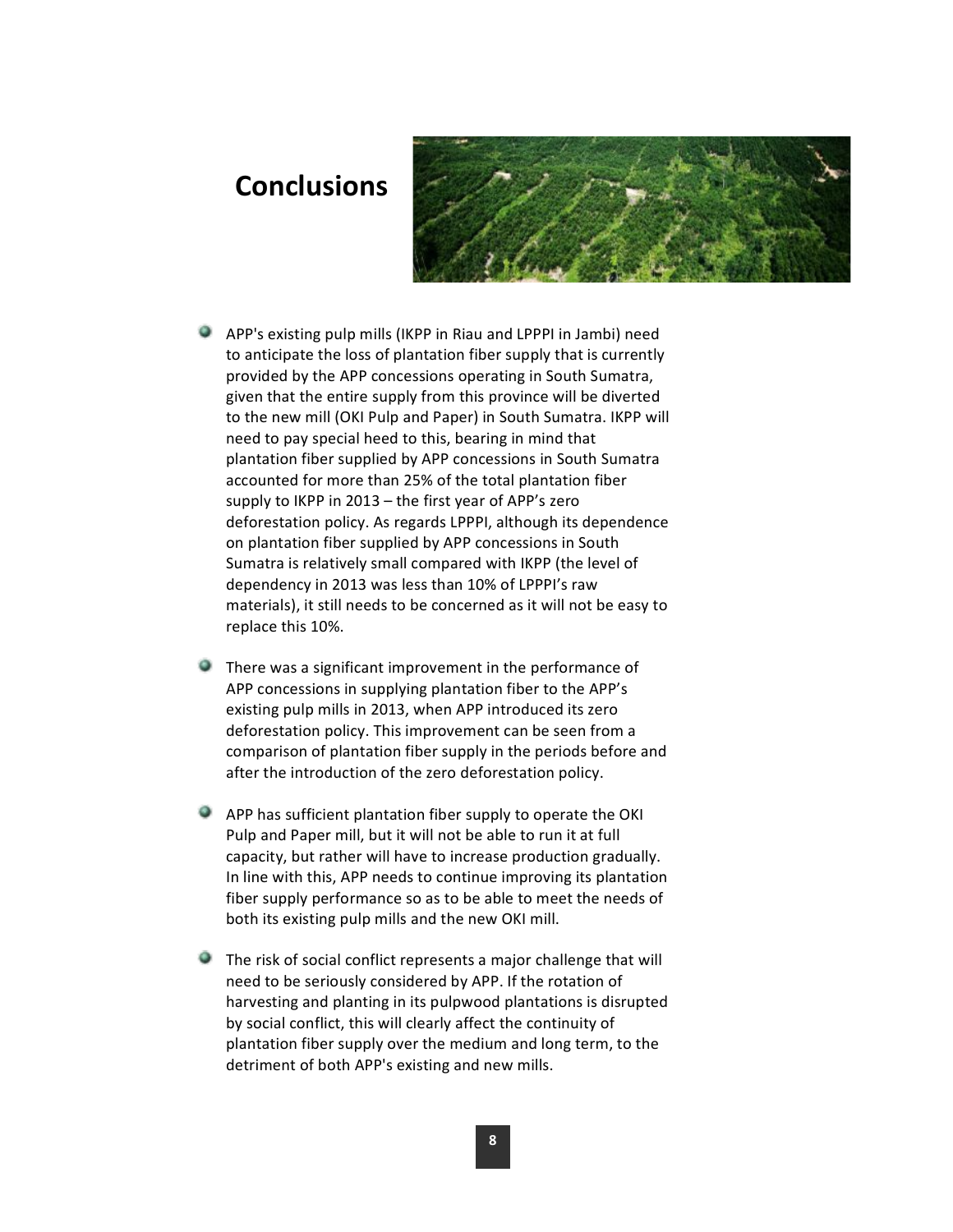### **Recommendations**



- $\bullet$  TFT and Ata Marie need to explain at what level of production capacity APP's existing and new mills will be able to operate based on 100% plantation fiber raw materials up to 2020. This is particularly important, given that TFT in its statement in the APP press release made no mention of what level of production at APP's existing and new mills will be based on 100% plantation fiber raw materials in the period up to 2020.
- $\bullet$  Production levels directly correlate to the level of plantation fiber supply. The Rainforest Alliance, which evaluated the methodology and conclusions of the independent report produced by TFT-Ata Marie, needs to specifically ascertain the production levels that are expected to be supplied by plantation fiber at APP's existing and new mills up to 2020.